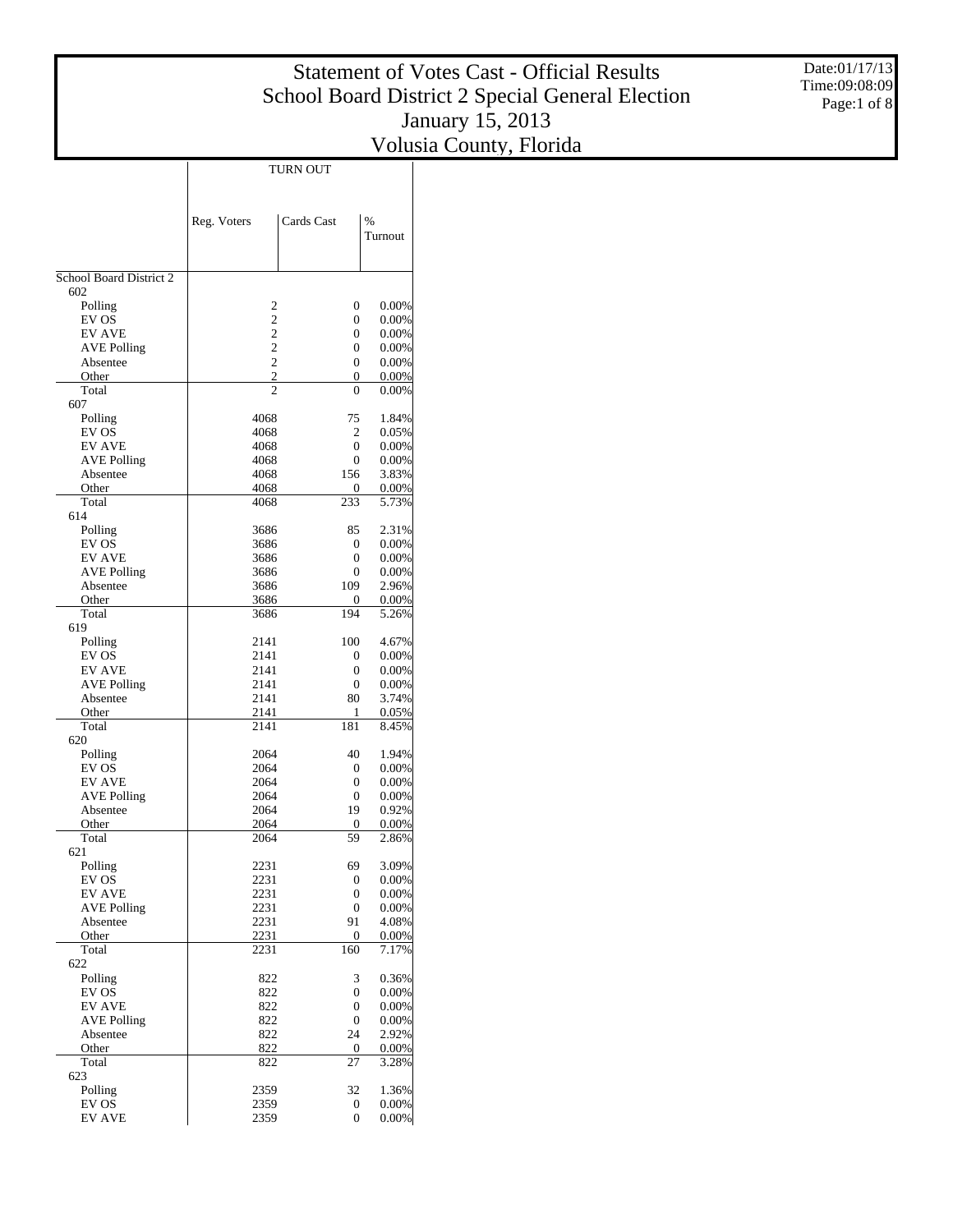Date:01/17/13 Time:09:08:09 Page:2 of 8

|                                     |              | <b>TURN OUT</b>                  |                |
|-------------------------------------|--------------|----------------------------------|----------------|
|                                     |              |                                  |                |
|                                     |              |                                  |                |
|                                     | Reg. Voters  | Cards Cast                       | $\%$           |
|                                     |              |                                  | Turnout        |
|                                     |              |                                  |                |
| <b>AVE Polling</b>                  | 2359         | $\overline{0}$                   | 0.00%          |
| Absentee                            | 2359         | 77                               | 3.26%          |
| Other                               | 2359         | 0                                | 0.00%          |
| Total<br>625                        | 2359         | 109                              | 4.62%          |
| Polling                             | 1667         | 35                               | 2.10%          |
| EV OS                               | 1667         | 1                                | 0.06%          |
| <b>EV AVE</b>                       | 1667         | $\overline{0}$                   | 0.00%          |
| <b>AVE Polling</b><br>Absentee      | 1667<br>1667 | $\overline{0}$<br>78             | 0.00%<br>4.68% |
| Other                               | 1667         | 0                                | 0.00%          |
| Total                               | 1667         | 114                              | 6.84%          |
| 626                                 |              |                                  |                |
| Polling<br>EV OS                    | 1510<br>1510 | 27<br>$\overline{0}$             | 1.79%<br>0.00% |
| <b>EV AVE</b>                       | 1510         | $\overline{0}$                   | 0.00%          |
| <b>AVE Polling</b>                  | 1510         | $\overline{0}$                   | 0.00%          |
| Absentee                            | 1510         | 52                               | 3.44%          |
| Other<br>Total                      | 1510<br>1510 | 1<br>80                          | 0.07%<br>5.30% |
| 628                                 |              |                                  |                |
| Polling                             | 3785         | 147                              | 3.88%          |
| EV OS                               | 3785         | 1                                | 0.03%          |
| <b>EV AVE</b>                       | 3785         | $\overline{0}$                   | 0.00%          |
| <b>AVE Polling</b><br>Absentee      | 3785<br>3785 | 1<br>168                         | 0.03%<br>4.44% |
| Other                               | 3785         | 0                                | 0.00%          |
| Total                               | 3785         | 317                              | 8.38%          |
| 633                                 |              |                                  |                |
| Polling<br>EV OS                    | 3827<br>3827 | 87<br>1                          | 2.27%<br>0.03% |
| <b>EV AVE</b>                       | 3827         | $\overline{0}$                   | 0.00%          |
| <b>AVE Polling</b>                  | 3827         | 2                                | 0.05%          |
| Absentee                            | 3827         | 120                              | 3.14%          |
| Other<br>Total                      | 3827<br>3827 | 0<br>210                         | 0.00%<br>5.49% |
| 638                                 |              |                                  |                |
| Polling                             | 2184         | 24                               | 1.10%          |
| EV OS                               | 2184         | 0                                | 0.00%          |
| <b>EV AVE</b><br><b>AVE Polling</b> | 2184<br>2184 | $\overline{0}$<br>$\overline{0}$ | 0.00%<br>0.00% |
| Absentee                            | 2184         | 87                               | 3.98%          |
| Other                               | 2184         | $\boldsymbol{0}$                 | 0.00%          |
| Total                               | 2184         | 111                              | 5.08%          |
| 641                                 |              |                                  |                |
| Polling<br>EV OS                    | 4481<br>4481 | 66<br>1                          | 1.47%<br>0.02% |
| <b>EV AVE</b>                       | 4481         | 0                                | 0.00%          |
| <b>AVE Polling</b>                  | 4481         | 0                                | 0.00%          |
| Absentee                            | 4481         | 185                              | 4.13%          |
| Other<br>Total                      | 4481<br>4481 | 0<br>$\overline{252}$            | 0.00%<br>5.62% |
| 701                                 |              |                                  |                |
| Polling                             | 5539         | 111                              | 2.00%          |
| EV OS                               | 5539         | 0                                | 0.00%          |
| <b>EV AVE</b>                       | 5539         | 0<br>0                           | 0.00%          |
| <b>AVE Polling</b><br>Absentee      | 5539<br>5539 | 230                              | 0.00%<br>4.15% |
| Other                               | 5539         | 2                                | 0.04%          |
| Total                               | 5539         | 343                              | 6.19%          |
| 703                                 |              |                                  |                |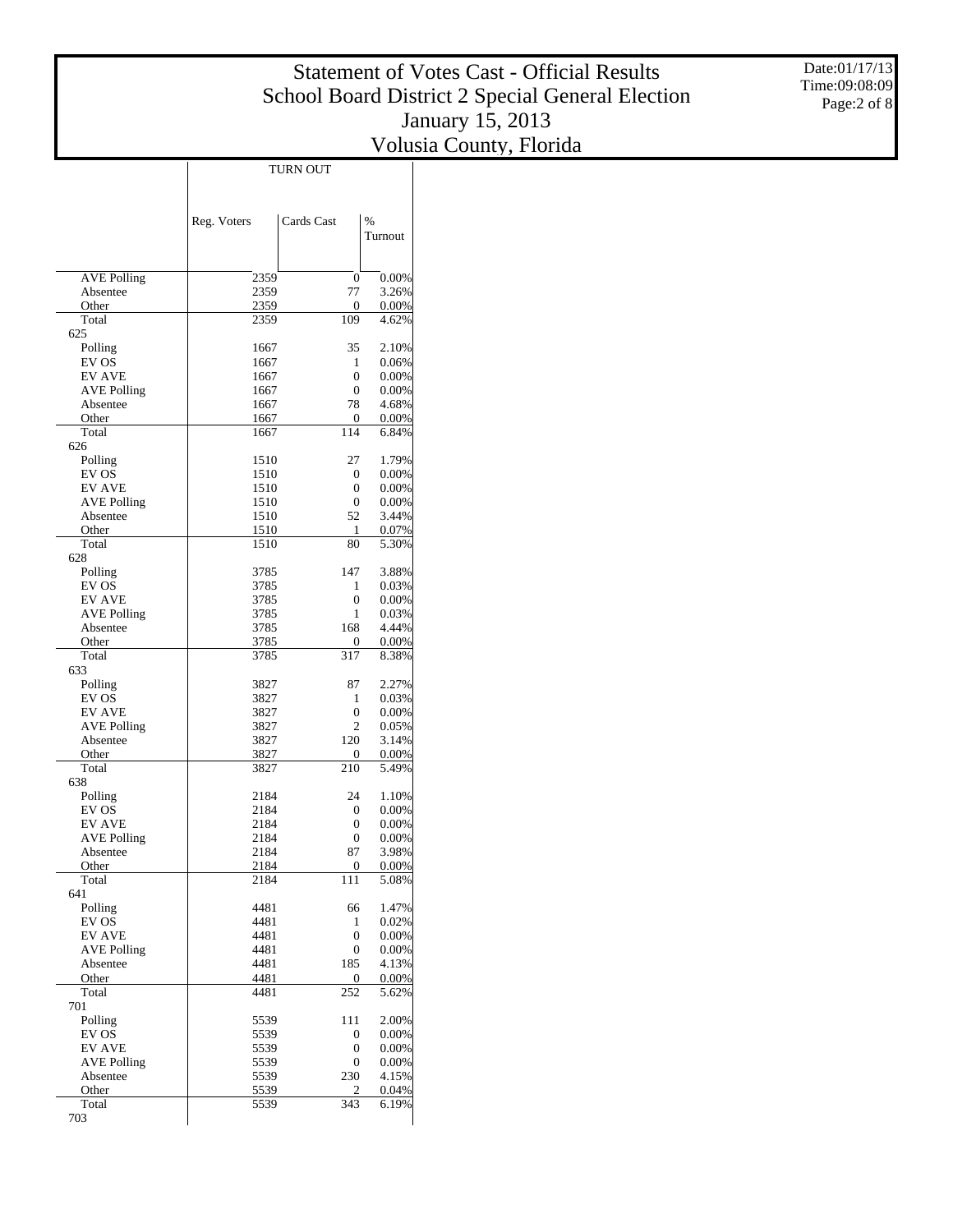Date:01/17/13 Time:09:08:10 Page:3 of 8

|                                |              | TURN OUT              |                |
|--------------------------------|--------------|-----------------------|----------------|
|                                |              |                       |                |
|                                |              |                       |                |
|                                | Reg. Voters  | Cards Cast            | $\%$           |
|                                |              |                       | Turnout        |
|                                |              |                       |                |
| Polling                        | 2488         | 33                    | 1.33%          |
| EV OS                          | 2488         | 1                     | 0.04%          |
| <b>EV AVE</b>                  | 2488         | $\overline{0}$        | 0.00%          |
| <b>AVE Polling</b><br>Absentee | 2488<br>2488 | $\overline{0}$<br>113 | 0.00%<br>4.54% |
| Other                          | 2488         | $\bf{0}$              | 0.00%          |
| Total                          | 2488         | 147                   | 5.91%          |
| 705                            |              |                       |                |
| Polling<br>EV OS               | 1386<br>1386 | 26<br>2               | 1.88%<br>0.14% |
| <b>EV AVE</b>                  | 1386         | $\overline{0}$        | 0.00%          |
| <b>AVE Polling</b>             | 1386         | $\overline{0}$        | 0.00%          |
| Absentee                       | 1386         | 27                    | 1.95%          |
| Other                          | 1386         | $\boldsymbol{0}$      | 0.00%          |
| Total<br>706                   | 1386         | 55                    | 3.97%          |
| Polling                        | 3719         | 68                    | 1.83%          |
| EV OS                          | 3719         | 2                     | 0.05%          |
| <b>EV AVE</b>                  | 3719         | $\overline{0}$        | 0.00%          |
| <b>AVE Polling</b>             | 3719         | 0                     | 0.00%          |
| Absentee                       | 3719         | 188                   | 5.06%          |
| Other<br>Total                 | 3719<br>3719 | 0<br>258              | 0.00%<br>6.94% |
| 709                            |              |                       |                |
| Polling                        | 3363         | 24                    | 0.71%          |
| EV OS                          | 3363         | $\boldsymbol{0}$      | 0.00%          |
| <b>EV AVE</b>                  | 3363         | $\overline{0}$        | 0.00%          |
| <b>AVE Polling</b>             | 3363         | 0<br>110              | 0.00%          |
| Absentee<br>Other              | 3363<br>3363 | 0                     | 3.27%<br>0.00% |
| Total                          | 3363         | 134                   | 3.98%          |
| 711                            |              |                       |                |
| Polling                        | 4089         | 38                    | 0.93%          |
| EV OS                          | 4089         | 0<br>$\overline{0}$   | 0.00%          |
| EV AVE<br><b>AVE Polling</b>   | 4089<br>4089 | 0                     | 0.00%<br>0.00% |
| Absentee                       | 4089         | 167                   | 4.08%          |
| Other                          | 4089         | 0                     | 0.00%          |
| Total                          | 4089         | 205                   | 5.01%          |
| 712<br>Polling                 | 2056         | 9                     | 0.44%          |
| EV OS                          | 2056         | $\overline{0}$        | 0.00%          |
| <b>EV AVE</b>                  | 2056         | 0                     | 0.00%          |
| <b>AVE Polling</b>             | 2056         | 0                     | 0.00%          |
| Absentee                       | 2056         | 69                    | 3.36%          |
| Other                          | 2056         | 0                     | 0.00%          |
| Total<br>714                   | 2056         | 78                    | 3.79%          |
| Polling                        | 3378         | 32                    | 0.95%          |
| EV OS                          | 3378         | 0                     | 0.00%          |
| <b>EV AVE</b>                  | 3378         | $\boldsymbol{0}$      | 0.00%          |
| <b>AVE Polling</b>             | 3378         | $\boldsymbol{0}$      | 0.00%          |
| Absentee<br>Other              | 3378<br>3378 | 113<br>0              | 3.35%<br>0.00% |
| Total                          | 3378         | 145                   | 4.29%          |
| 717                            |              |                       |                |
| Polling                        | 1693         | 21                    | 1.24%          |
| EV OS                          | 1693         | 0                     | 0.00%          |
| <b>EV AVE</b>                  | 1693         | $\boldsymbol{0}$      | 0.00%          |
| <b>AVE Polling</b><br>Absentee | 1693<br>1693 | 0<br>53               | 0.00%<br>3.13% |
|                                |              |                       |                |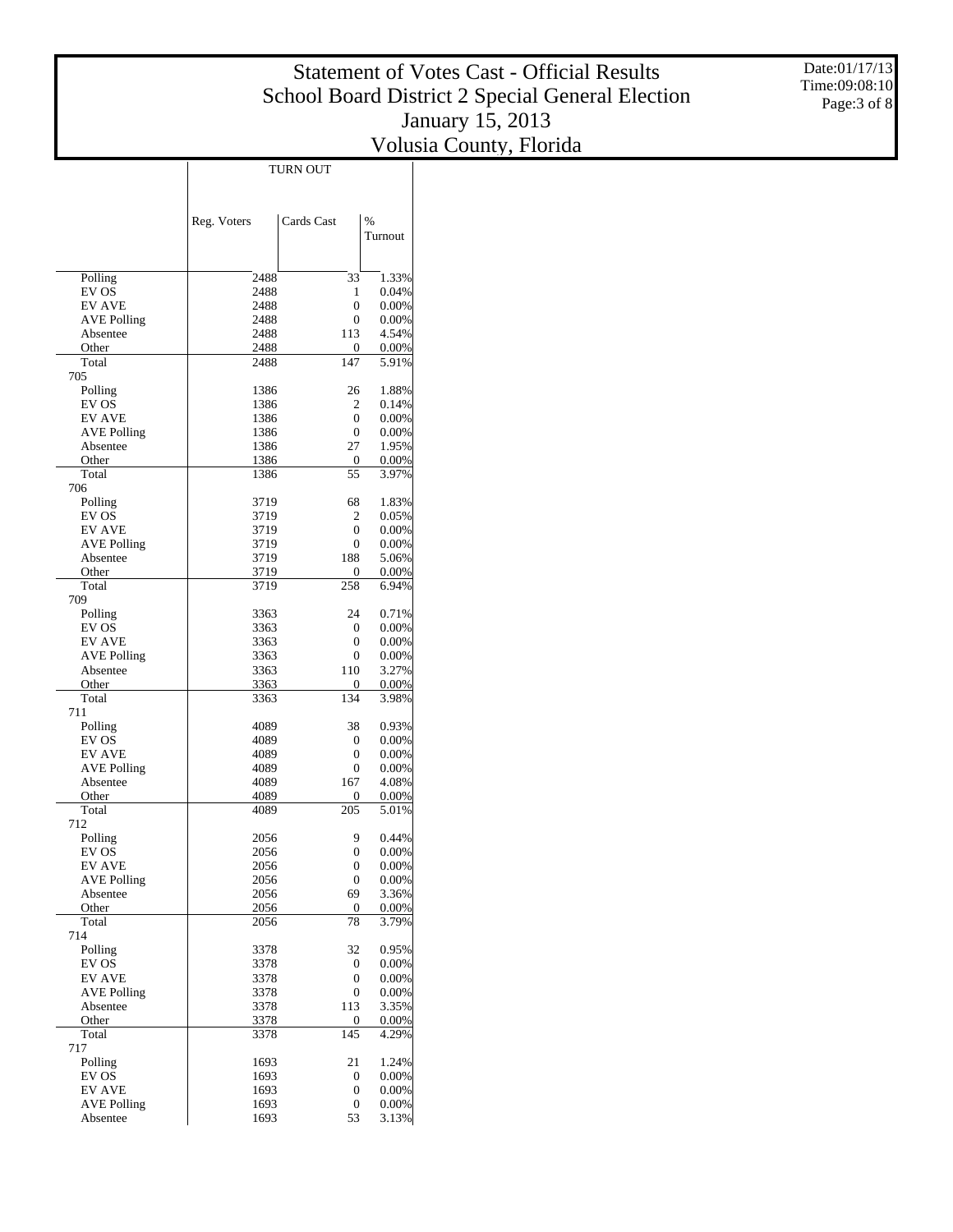Date:01/17/13 Time:09:08:10 Page:4 of 8

|                    | <b>TURN OUT</b> |                |          |  |  |  |  |  |  |
|--------------------|-----------------|----------------|----------|--|--|--|--|--|--|
|                    | Reg. Voters     | Cards Cast     | $\%$     |  |  |  |  |  |  |
|                    |                 |                | Turnout  |  |  |  |  |  |  |
|                    |                 |                |          |  |  |  |  |  |  |
| Other              | 1693            | $\overline{0}$ | 0.00%    |  |  |  |  |  |  |
| Total              | 1693            | 74             | 4.37%    |  |  |  |  |  |  |
| 720                |                 |                |          |  |  |  |  |  |  |
| Polling            | 929             | 4              | 0.43%    |  |  |  |  |  |  |
| EV OS              | 929             | $\theta$       | 0.00%    |  |  |  |  |  |  |
| <b>EV AVE</b>      | 929             | $\theta$       | $0.00\%$ |  |  |  |  |  |  |
| <b>AVE Polling</b> | 929             | $\overline{0}$ | 0.00%    |  |  |  |  |  |  |
| Absentee           | 929             | 44             | 4.74%    |  |  |  |  |  |  |
| Other              | 929             | $\mathbf{0}$   | $0.00\%$ |  |  |  |  |  |  |
| Total              | 929             | 48             | 5.17%    |  |  |  |  |  |  |
| 726                |                 |                |          |  |  |  |  |  |  |
| Polling            | 2867            | 93             | 3.24%    |  |  |  |  |  |  |
| EV OS              | 2867            | 1              | 0.03%    |  |  |  |  |  |  |
| <b>EV AVE</b>      | 2867            | $\theta$       | 0.00%    |  |  |  |  |  |  |
| <b>AVE Polling</b> | 2867            | $\theta$       | 0.00%    |  |  |  |  |  |  |
| Absentee           | 2867            | 103            | 3.59%    |  |  |  |  |  |  |
| Other              | 2867            | $\overline{0}$ | 0.00%    |  |  |  |  |  |  |
| Total              | 2867            | 197            | 6.87%    |  |  |  |  |  |  |
| Total              |                 |                |          |  |  |  |  |  |  |
| Polling            | 66334           | 1249           | 1.88%    |  |  |  |  |  |  |
| <b>AVE Polling</b> | 66334           | 3              | 0.00%    |  |  |  |  |  |  |
| EV OS              | 66334           | 12             | 0.02%    |  |  |  |  |  |  |
| <b>EV AVE</b>      | 66334           | $\theta$       | 0.00%    |  |  |  |  |  |  |
| Absentee           | 66334           | 2463           | 3.71%    |  |  |  |  |  |  |
| Other              | 66334           | $\overline{4}$ | 0.01%    |  |  |  |  |  |  |
| Total              | 66334           | 3731           | 5.62%    |  |  |  |  |  |  |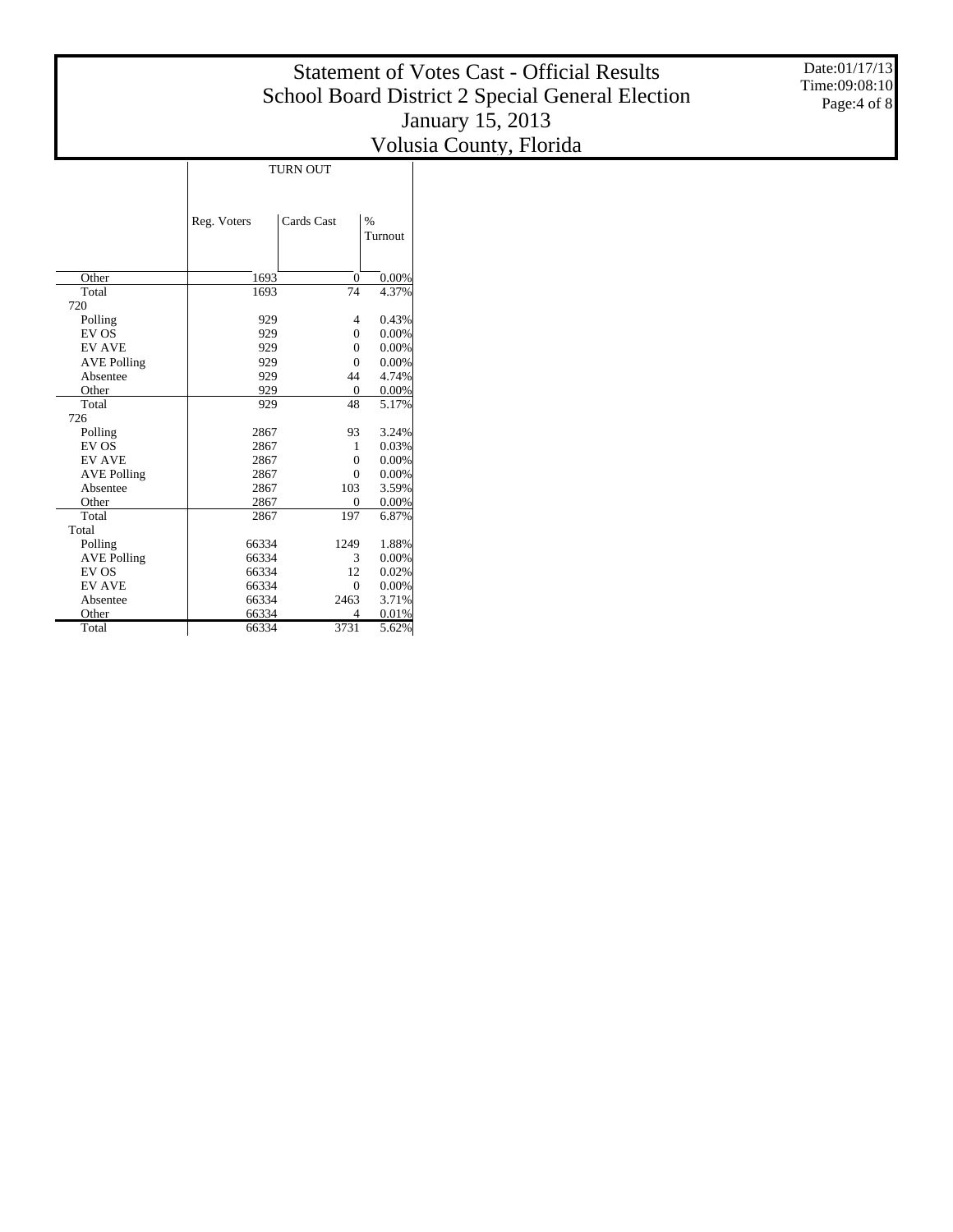Date:01/17/13 Time:09:08:10 Page:5 of 8

|                                | School Board 2                   |                                    |                                    |                                      |                        |                                                                |                                            |                              |                   |
|--------------------------------|----------------------------------|------------------------------------|------------------------------------|--------------------------------------|------------------------|----------------------------------------------------------------|--------------------------------------------|------------------------------|-------------------|
|                                | Reg. Voters                      | Times<br>Counted                   | <b>Total Votes</b>                 | Times<br><b>Blank</b><br>Voted       | Times<br>Over<br>Voted | Kathy Williams                                                 |                                            | Ida D. Wright                |                   |
| <b>School Board District 2</b> |                                  |                                    |                                    |                                      |                        |                                                                |                                            |                              |                   |
| 602<br>Polling                 | $\overline{c}$                   | $\boldsymbol{0}$                   | 0                                  | $\boldsymbol{0}$                     |                        | $\boldsymbol{0}$<br>$\boldsymbol{0}$                           |                                            | $\boldsymbol{0}$             |                   |
| EV OS                          | $\overline{c}$                   | $\mathbf{0}$                       | $\boldsymbol{0}$                   | $\overline{0}$                       |                        | $\boldsymbol{0}$<br>$\boldsymbol{0}$                           |                                            | $\mathbf{0}$                 |                   |
| <b>EV AVE</b>                  | $\overline{c}$                   | $\mathbf{0}$                       | $\boldsymbol{0}$                   | $\boldsymbol{0}$                     |                        | $\boldsymbol{0}$<br>$\boldsymbol{0}$                           |                                            | $\boldsymbol{0}$             |                   |
| <b>AVE Polling</b>             | $\mathfrak{2}$                   | $\mathbf{0}$                       | $\boldsymbol{0}$                   | $\overline{0}$                       |                        | $\boldsymbol{0}$<br>$\boldsymbol{0}$                           |                                            | $\mathbf{0}$                 |                   |
| Absentee                       | $\overline{c}$                   | $\mathbf{0}$                       | $\boldsymbol{0}$                   | $\boldsymbol{0}$                     |                        | $\boldsymbol{0}$<br>$\boldsymbol{0}$                           |                                            | $\boldsymbol{0}$             |                   |
| Other<br>Total                 | $\mathfrak{2}$<br>$\overline{c}$ | $\boldsymbol{0}$<br>$\overline{0}$ | $\boldsymbol{0}$<br>$\overline{0}$ | $\mathbf{0}$<br>$\mathbf{0}$         |                        | $\overline{0}$<br>$\mathbf{0}$<br>$\mathbf{0}$<br>$\mathbf{0}$ | $\overline{a}$<br>$\overline{\phantom{a}}$ | $\mathbf{0}$<br>$\mathbf{0}$ |                   |
| 607                            |                                  |                                    |                                    |                                      |                        |                                                                |                                            |                              |                   |
| Polling                        | 4068                             | 75                                 | 75                                 | $\boldsymbol{0}$                     |                        | $\boldsymbol{0}$<br>17                                         | 22.67%                                     | 58                           | 77.33%            |
| EV OS                          | 4068                             | $\mathfrak{2}$                     | $\overline{2}$                     | $\overline{0}$                       |                        | $\boldsymbol{0}$<br>$\boldsymbol{0}$                           | 0.00%                                      | 2                            | 100.00%           |
| <b>EV AVE</b>                  | 4068                             | $\boldsymbol{0}$                   | $\boldsymbol{0}$                   | $\boldsymbol{0}$                     |                        | $\boldsymbol{0}$<br>$\boldsymbol{0}$                           |                                            | $\boldsymbol{0}$             |                   |
| <b>AVE Polling</b>             | 4068                             | $\boldsymbol{0}$                   | $\boldsymbol{0}$                   | $\overline{0}$                       |                        | $\boldsymbol{0}$<br>$\boldsymbol{0}$                           |                                            | $\boldsymbol{0}$             |                   |
| Absentee<br>Other              | 4068<br>4068                     | 156<br>$\boldsymbol{0}$            | 156<br>$\boldsymbol{0}$            | $\boldsymbol{0}$<br>$\boldsymbol{0}$ |                        | $\boldsymbol{0}$<br>103<br>0<br>$\boldsymbol{0}$               | 66.03%                                     | 53<br>$\boldsymbol{0}$       | 33.97%            |
| Total                          | 4068                             | 233                                | 233                                | $\mathbf{0}$                         |                        | $\mathbf{0}$<br>120                                            | 51.50%                                     | 113                          | 48.50%            |
| 614                            |                                  |                                    |                                    |                                      |                        |                                                                |                                            |                              |                   |
| Polling                        | 3686                             | 85                                 | 85                                 | $\boldsymbol{0}$                     |                        | $\boldsymbol{0}$<br>10                                         | 11.76%                                     | 75                           | 88.24%            |
| EV OS                          | 3686                             | $\boldsymbol{0}$                   | $\boldsymbol{0}$                   | $\overline{0}$                       |                        | $\boldsymbol{0}$<br>$\boldsymbol{0}$                           |                                            | $\mathbf{0}$                 |                   |
| <b>EV AVE</b>                  | 3686                             | $\boldsymbol{0}$                   | $\boldsymbol{0}$                   | $\boldsymbol{0}$                     |                        | $\boldsymbol{0}$<br>$\boldsymbol{0}$                           |                                            | $\boldsymbol{0}$             |                   |
| <b>AVE Polling</b>             | 3686                             | $\boldsymbol{0}$                   | $\boldsymbol{0}$                   | $\mathbf{0}$                         |                        | $\overline{0}$<br>$\boldsymbol{0}$                             |                                            | $\boldsymbol{0}$             |                   |
| Absentee<br>Other              | 3686<br>3686                     | 109<br>$\mathbf{0}$                | 108<br>$\boldsymbol{0}$            | 1<br>$\boldsymbol{0}$                |                        | $\boldsymbol{0}$<br>62<br>$\mathbf{0}$<br>0                    | 57.41%                                     | 46<br>$\boldsymbol{0}$       | 42.59%            |
| Total                          | 3686                             | 194                                | 193                                | $\mathbf{1}$                         |                        | $\mathbf{0}$<br>72                                             | 37.31%                                     | 121                          | 62.69%            |
| 619                            |                                  |                                    |                                    |                                      |                        |                                                                |                                            |                              |                   |
| Polling                        | 2141                             | 100                                | 100                                | $\boldsymbol{0}$                     |                        | $\boldsymbol{0}$<br>5                                          | 5.00%                                      | 95                           | 95.00%            |
| EV OS                          | 2141                             | $\boldsymbol{0}$                   | $\boldsymbol{0}$                   | $\boldsymbol{0}$                     |                        | $\boldsymbol{0}$<br>$\boldsymbol{0}$                           |                                            | $\mathbf{0}$                 |                   |
| <b>EV AVE</b>                  | 2141                             | $\boldsymbol{0}$                   | $\boldsymbol{0}$                   | $\boldsymbol{0}$                     |                        | $\boldsymbol{0}$<br>$\boldsymbol{0}$                           |                                            | $\boldsymbol{0}$             |                   |
| <b>AVE Polling</b>             | 2141                             | $\boldsymbol{0}$                   | $\boldsymbol{0}$                   | $\overline{0}$                       |                        | $\overline{0}$<br>$\boldsymbol{0}$                             |                                            | $\boldsymbol{0}$             |                   |
| Absentee                       | 2141                             | 80                                 | 80                                 | $\boldsymbol{0}$                     |                        | $\boldsymbol{0}$<br>36                                         | 45.00%                                     | 44                           | 55.00%            |
| Other<br>Total                 | 2141<br>2141                     | 1<br>181                           | 1<br>181                           | $\boldsymbol{0}$<br>$\mathbf{0}$     |                        | 0<br>$\mathbf{0}$<br>$\mathbf{0}$<br>41                        | 0.00%<br>22.65%                            | 1<br>140                     | 100.00%<br>77.35% |
| 620                            |                                  |                                    |                                    |                                      |                        |                                                                |                                            |                              |                   |
| Polling                        | 2064                             | 40                                 | 40                                 | $\boldsymbol{0}$                     |                        | $\boldsymbol{0}$<br>$\mathbf{1}$                               | 2.50%                                      | 39                           | 97.50%            |
| EV OS                          | 2064                             | $\boldsymbol{0}$                   | $\boldsymbol{0}$                   | $\boldsymbol{0}$                     |                        | $\boldsymbol{0}$<br>$\boldsymbol{0}$                           |                                            | $\mathbf{0}$                 |                   |
| <b>EV AVE</b>                  | 2064                             | $\boldsymbol{0}$                   | $\boldsymbol{0}$                   | $\boldsymbol{0}$                     |                        | $\boldsymbol{0}$<br>$\boldsymbol{0}$                           |                                            | $\boldsymbol{0}$             |                   |
| <b>AVE Polling</b>             | 2064                             | $\boldsymbol{0}$                   | $\boldsymbol{0}$                   | $\overline{0}$                       |                        | $\overline{0}$<br>$\mathbf{0}$                                 |                                            | $\boldsymbol{0}$             |                   |
| Absentee                       | 2064                             | 19                                 | 19                                 | $\boldsymbol{0}$                     |                        | $\boldsymbol{0}$<br>6                                          | 31.58%                                     | 13                           | 68.42%            |
| Other<br>Total                 | 2064<br>2064                     | $\boldsymbol{0}$<br>59             | $\boldsymbol{0}$<br>59             | $\theta$<br>$\mathbf{0}$             |                        | $\mathbf{0}$<br>$\mathbf{0}$<br>$\overline{0}$<br>7            | 11.86%                                     | $\boldsymbol{0}$<br>52       | 88.14%            |
| 621                            |                                  |                                    |                                    |                                      |                        |                                                                |                                            |                              |                   |
| Polling                        | 2231                             | 69                                 | 69                                 | $\boldsymbol{0}$                     |                        | $\boldsymbol{0}$<br>5                                          | 7.25%                                      | 64                           | 92.75%            |
| EV OS                          | 2231                             | $\boldsymbol{0}$                   | $\boldsymbol{0}$                   | $\boldsymbol{0}$                     |                        | $\boldsymbol{0}$<br>$\boldsymbol{0}$                           |                                            | $\boldsymbol{0}$             |                   |
| <b>EV AVE</b>                  | 2231                             | $\boldsymbol{0}$                   | $\boldsymbol{0}$                   | $\boldsymbol{0}$                     |                        | $\boldsymbol{0}$<br>0                                          |                                            | $\mathbf{0}$                 |                   |
| <b>AVE Polling</b>             | 2231                             | $\boldsymbol{0}$                   | $\boldsymbol{0}$                   | $\boldsymbol{0}$                     |                        | $\boldsymbol{0}$<br>$\boldsymbol{0}$                           |                                            | $\boldsymbol{0}$             |                   |
| Absentee<br>Other              | 2231<br>2231                     | 91<br>$\boldsymbol{0}$             | 91<br>$\boldsymbol{0}$             | $\boldsymbol{0}$<br>$\boldsymbol{0}$ |                        | 0<br>26<br>0<br>$\boldsymbol{0}$                               | 28.57%                                     | 65<br>$\overline{0}$         | 71.43%            |
| Total                          | 2231                             | 160                                | 160                                | $\boldsymbol{0}$                     |                        | $\boldsymbol{0}$<br>31                                         | 19.38%                                     | 129                          | 80.63%            |
| 622                            |                                  |                                    |                                    |                                      |                        |                                                                |                                            |                              |                   |
| Polling                        | 822                              | 3                                  | 3                                  | $\boldsymbol{0}$                     |                        | $\boldsymbol{0}$<br>$\boldsymbol{0}$                           | 0.00%                                      | 3                            | 100.00%           |
| EV OS                          | 822                              | $\boldsymbol{0}$                   | $\boldsymbol{0}$                   | $\boldsymbol{0}$                     |                        | $\boldsymbol{0}$<br>$\boldsymbol{0}$                           |                                            | $\boldsymbol{0}$             |                   |
| <b>EV AVE</b>                  | 822                              | $\boldsymbol{0}$                   | $\boldsymbol{0}$                   | $\boldsymbol{0}$                     |                        | $\boldsymbol{0}$<br>$\mathbf{0}$                               |                                            | $\boldsymbol{0}$             |                   |
| <b>AVE Polling</b>             | 822                              | $\boldsymbol{0}$                   | $\boldsymbol{0}$                   | $\boldsymbol{0}$                     |                        | $\boldsymbol{0}$<br>$\boldsymbol{0}$                           |                                            | $\boldsymbol{0}$             |                   |
| Absentee                       | 822                              | 24                                 | 24                                 | $\boldsymbol{0}$                     |                        | 17<br>0                                                        | 70.83%                                     | $\tau$                       | 29.17%            |
| Other<br>Total                 | 822<br>822                       | $\boldsymbol{0}$<br>$27\,$         | $\boldsymbol{0}$<br>27             | $\boldsymbol{0}$<br>$\boldsymbol{0}$ |                        | 0<br>$\boldsymbol{0}$<br>$\boldsymbol{0}$<br>17                | 62.96%                                     | $\mathbf{0}$<br>10           | 37.04%            |
| 623                            |                                  |                                    |                                    |                                      |                        |                                                                |                                            |                              |                   |
| Polling                        | 2359                             | 32                                 | 32                                 | $\boldsymbol{0}$                     |                        | $\boldsymbol{0}$<br>10                                         | 31.25%                                     | 22                           | 68.75%            |
| EV OS                          | 2359                             | $\boldsymbol{0}$                   | $\boldsymbol{0}$                   | $\boldsymbol{0}$                     |                        | $\boldsymbol{0}$<br>$\boldsymbol{0}$                           |                                            | $\boldsymbol{0}$             |                   |
| ${\rm EV}$ AVE                 | 2359                             | $\boldsymbol{0}$                   | $\boldsymbol{0}$                   | $\boldsymbol{0}$                     |                        | $\boldsymbol{0}$<br>$\boldsymbol{0}$                           |                                            | $\boldsymbol{0}$             |                   |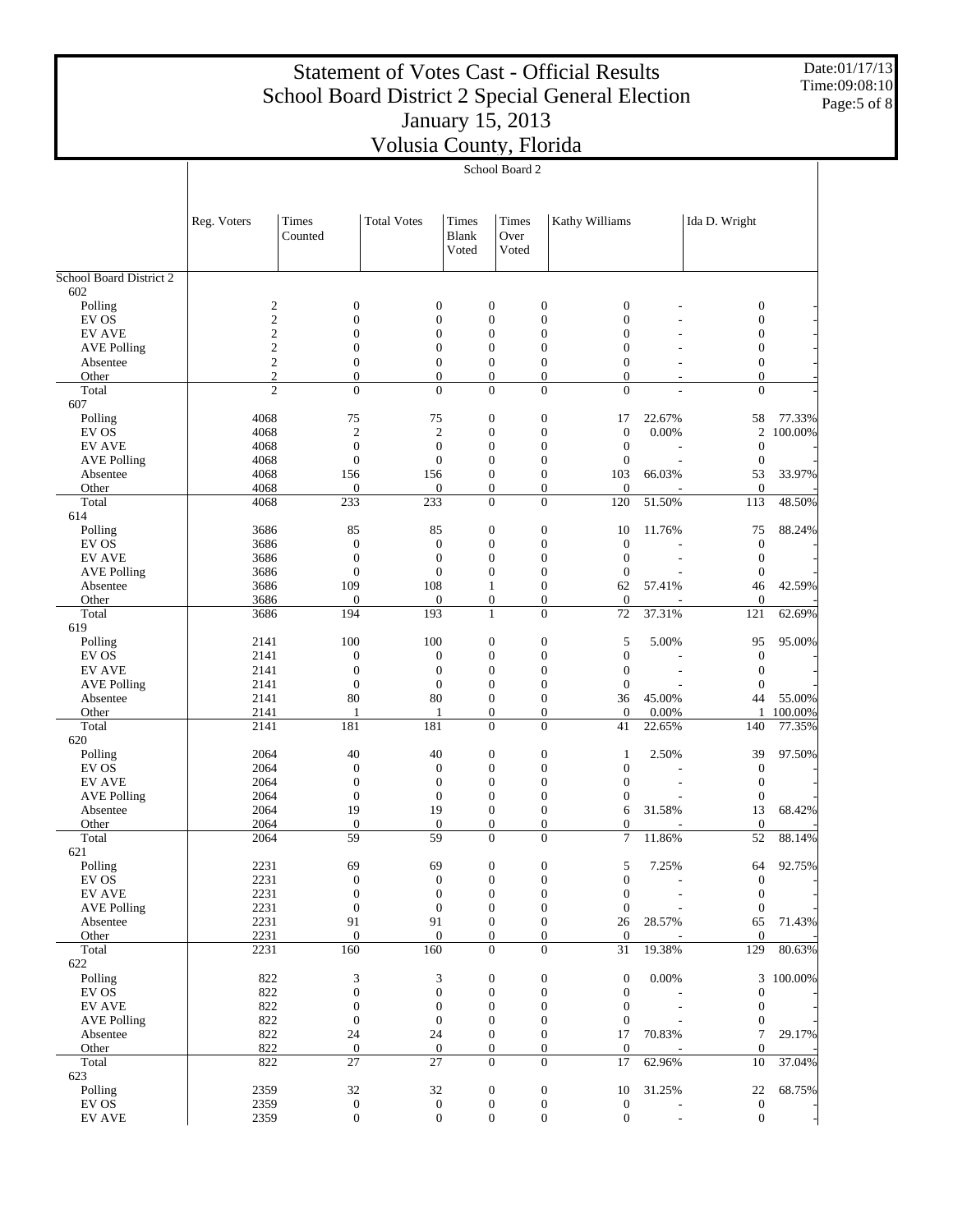Date:01/17/13 Time:09:08:10 Page:6 of 8

|                                     | School Board 2 |                                  |                                  |                                      |                        |                                    |                                  |                 |                                      |         |
|-------------------------------------|----------------|----------------------------------|----------------------------------|--------------------------------------|------------------------|------------------------------------|----------------------------------|-----------------|--------------------------------------|---------|
|                                     |                |                                  |                                  |                                      |                        |                                    |                                  |                 |                                      |         |
|                                     | Reg. Voters    | Times<br>Counted                 | <b>Total Votes</b>               | Times<br><b>Blank</b><br>Voted       | Times<br>Over<br>Voted |                                    | Kathy Williams                   |                 | Ida D. Wright                        |         |
|                                     |                |                                  |                                  |                                      |                        |                                    |                                  |                 |                                      |         |
| <b>AVE Polling</b>                  | 2359           | $\mathbf{0}$                     | $\boldsymbol{0}$                 | $\overline{0}$                       |                        | $\overline{0}$                     | $\mathbf{0}$                     |                 | $\boldsymbol{0}$                     |         |
| Absentee                            | 2359           | 77                               | 77                               | $\boldsymbol{0}$                     |                        | $\boldsymbol{0}$                   | 39                               | 50.65%          | 38                                   | 49.35%  |
| Other                               | 2359           | $\mathbf{0}$                     | $\overline{0}$                   | $\boldsymbol{0}$                     |                        | $\boldsymbol{0}$                   | $\theta$                         |                 | $\mathbf{0}$                         |         |
| Total                               | 2359           | 109                              | 109                              | $\overline{0}$                       |                        | $\Omega$                           | 49                               | 44.95%          | 60                                   | 55.05%  |
| 625                                 |                |                                  |                                  |                                      |                        |                                    |                                  |                 |                                      | 71.43%  |
| Polling<br>EV OS                    | 1667<br>1667   | 35<br>1                          | 35<br>1                          | $\boldsymbol{0}$<br>$\boldsymbol{0}$ |                        | $\boldsymbol{0}$<br>$\overline{0}$ | 10<br>$\mathbf{0}$               | 28.57%<br>0.00% | 25<br>$\mathbf{1}$                   | 100.00% |
| <b>EV AVE</b>                       | 1667           | $\overline{0}$                   | $\overline{0}$                   | $\boldsymbol{0}$                     |                        | $\overline{0}$                     | $\mathbf{0}$                     |                 | $\boldsymbol{0}$                     |         |
| <b>AVE Polling</b>                  | 1667           | $\mathbf{0}$                     | $\boldsymbol{0}$                 | $\boldsymbol{0}$                     |                        | $\overline{0}$                     | $\boldsymbol{0}$                 |                 | $\boldsymbol{0}$                     |         |
| Absentee                            | 1667           | 78                               | 78                               | $\boldsymbol{0}$                     |                        | $\overline{0}$                     | 33                               | 42.31%          | 45                                   | 57.69%  |
| Other                               | 1667           | $\overline{0}$                   | $\overline{0}$                   | $\boldsymbol{0}$                     |                        | $\boldsymbol{0}$                   | $\theta$                         |                 | $\boldsymbol{0}$                     |         |
| Total                               | 1667           | 114                              | 114                              | $\overline{0}$                       |                        | $\Omega$                           | 43                               | 37.72%          | 71                                   | 62.28%  |
| 626                                 |                |                                  |                                  |                                      |                        |                                    |                                  |                 |                                      |         |
| Polling                             | 1510           | 27                               | 27                               | $\boldsymbol{0}$                     |                        | $\boldsymbol{0}$                   | 7                                | 25.93%          | 20                                   | 74.07%  |
| EV OS                               | 1510           | $\mathbf{0}$                     | $\overline{0}$                   | $\boldsymbol{0}$                     |                        | $\boldsymbol{0}$                   | $\mathbf{0}$                     |                 | $\boldsymbol{0}$                     |         |
| <b>EV AVE</b>                       | 1510<br>1510   | $\overline{0}$<br>$\overline{0}$ | $\overline{0}$<br>$\overline{0}$ | $\boldsymbol{0}$<br>$\boldsymbol{0}$ |                        | $\overline{0}$<br>$\overline{0}$   | $\overline{0}$<br>$\mathbf{0}$   |                 | $\boldsymbol{0}$<br>$\boldsymbol{0}$ |         |
| <b>AVE Polling</b><br>Absentee      | 1510           | 52                               | 52                               | $\boldsymbol{0}$                     |                        | $\overline{0}$                     | 38                               | 73.08%          | 14                                   | 26.92%  |
| Other                               | 1510           | 1                                | 1                                | $\boldsymbol{0}$                     |                        | $\boldsymbol{0}$                   | $\theta$                         | 0.00%           | 1                                    | 100.00% |
| Total                               | 1510           | 80                               | 80                               | $\overline{0}$                       |                        | $\Omega$                           | 45                               | 56.25%          | 35                                   | 43.75%  |
| 628                                 |                |                                  |                                  |                                      |                        |                                    |                                  |                 |                                      |         |
| Polling                             | 3785           | 147                              | 147                              | $\boldsymbol{0}$                     |                        | $\boldsymbol{0}$                   | 25                               | 17.01%          | 122                                  | 82.99%  |
| EV OS                               | 3785           | 1                                | 1                                | $\boldsymbol{0}$                     |                        | $\overline{0}$                     | $\mathbf{0}$                     | 0.00%           | $\mathbf{1}$                         | 100.00% |
| <b>EV AVE</b>                       | 3785           | $\overline{0}$                   | $\overline{0}$                   | $\boldsymbol{0}$                     |                        | $\overline{0}$                     | $\mathbf{0}$                     |                 | $\mathbf{0}$                         |         |
| <b>AVE Polling</b>                  | 3785           | $\mathbf{1}$                     | $\mathbf{1}$                     | $\boldsymbol{0}$                     |                        | $\overline{0}$                     | $\boldsymbol{0}$                 | 0.00%           | $\mathbf{1}$                         | 100.00% |
| Absentee                            | 3785           | 168                              | 168                              | $\boldsymbol{0}$                     |                        | $\overline{0}$                     | 71                               | 42.26%          | 97                                   | 57.74%  |
| Other                               | 3785           | $\overline{0}$                   | $\overline{0}$                   | $\boldsymbol{0}$                     |                        | $\boldsymbol{0}$                   | $\theta$                         |                 | $\mathbf{0}$                         |         |
| Total                               | 3785           | 317                              | 317                              | $\overline{0}$                       |                        | $\Omega$                           | 96                               | 30.28%          | 221                                  | 69.72%  |
| 633<br>Polling                      | 3827           | 87                               | 87                               | $\boldsymbol{0}$                     |                        | $\boldsymbol{0}$                   | 17                               | 19.54%          | 70                                   | 80.46%  |
| EV OS                               | 3827           | 1                                | 1                                | $\boldsymbol{0}$                     |                        | $\boldsymbol{0}$                   | $\mathbf{0}$                     | 0.00%           | $\mathbf{1}$                         | 100.00% |
| <b>EV AVE</b>                       | 3827           | $\overline{0}$                   | $\overline{0}$                   | $\boldsymbol{0}$                     |                        | $\overline{0}$                     | $\mathbf{0}$                     |                 | $\boldsymbol{0}$                     |         |
| <b>AVE Polling</b>                  | 3827           | $\mathfrak{2}$                   | $\overline{c}$                   | $\boldsymbol{0}$                     |                        | $\overline{0}$                     | $\boldsymbol{0}$                 | 0.00%           | 2                                    | 100.00% |
| Absentee                            | 3827           | 120                              | 120                              | $\boldsymbol{0}$                     |                        | $\overline{0}$                     | 57                               | 47.50%          | 63                                   | 52.50%  |
| Other                               | 3827           | $\overline{0}$                   | $\overline{0}$                   | $\boldsymbol{0}$                     |                        | $\boldsymbol{0}$                   | $\theta$                         |                 | $\boldsymbol{0}$                     |         |
| Total                               | 3827           | 210                              | 210                              | $\overline{0}$                       |                        | $\Omega$                           | 74                               | 35.24%          | 136                                  | 64.76%  |
| 638                                 |                |                                  |                                  |                                      |                        |                                    |                                  |                 |                                      |         |
| Polling                             | 2184           | 24                               | 24                               | $\boldsymbol{0}$                     |                        | $\boldsymbol{0}$                   | 7                                | 29.17%          | 17                                   | 70.83%  |
| EV OS                               | 2184           | $\mathbf{0}$                     | $\boldsymbol{0}$                 | $\boldsymbol{0}$                     |                        | $\boldsymbol{0}$                   | $\mathbf{0}$                     |                 | $\boldsymbol{0}$                     |         |
| <b>EV AVE</b><br><b>AVE Polling</b> | 2184<br>2184   | $\overline{0}$<br>$\mathbf{0}$   | $\overline{0}$<br>$\overline{0}$ | $\boldsymbol{0}$<br>$\boldsymbol{0}$ |                        | $\overline{0}$<br>$\overline{0}$   | $\mathbf{0}$<br>$\boldsymbol{0}$ |                 | $\boldsymbol{0}$<br>$\boldsymbol{0}$ |         |
| Absentee                            | 2184           | 87                               | 87                               | $\Omega$                             |                        | $\theta$                           | 53                               | 60.92%          | 34                                   | 39.08%  |
| Other                               | 2184           | $\boldsymbol{0}$                 | $\boldsymbol{0}$                 | $\boldsymbol{0}$                     |                        | $\boldsymbol{0}$                   | $\boldsymbol{0}$                 |                 | $\mathbf{0}$                         |         |
| Total                               | 2184           | 111                              | 111                              | $\overline{0}$                       |                        | $\overline{0}$                     | 60                               | 54.05%          | 51                                   | 45.95%  |
| 641                                 |                |                                  |                                  |                                      |                        |                                    |                                  |                 |                                      |         |
| Polling                             | 4481           | 66                               | 66                               | $\boldsymbol{0}$                     |                        | $\boldsymbol{0}$                   | 12                               | 18.18%          | 54                                   | 81.82%  |
| EV OS                               | 4481           | 1                                | $\mathbf{1}$                     | $\boldsymbol{0}$                     |                        | $\boldsymbol{0}$                   | $\mathbf{0}$                     | 0.00%           | $\mathbf{1}$                         | 100.00% |
| <b>EV AVE</b>                       | 4481           | $\mathbf{0}$                     | $\mathbf{0}$                     | $\boldsymbol{0}$                     |                        | $\boldsymbol{0}$                   | $\mathbf{0}$                     |                 | $\boldsymbol{0}$                     |         |
| <b>AVE Polling</b>                  | 4481           | $\boldsymbol{0}$                 | $\boldsymbol{0}$                 | $\boldsymbol{0}$                     |                        | $\boldsymbol{0}$                   | $\mathbf{0}$                     |                 | $\boldsymbol{0}$                     |         |
| Absentee                            | 4481           | 185                              | 185                              | $\boldsymbol{0}$                     |                        | $\boldsymbol{0}$                   | 89                               | 48.11%          | 96                                   | 51.89%  |
| Other                               | 4481           | $\boldsymbol{0}$                 | $\boldsymbol{0}$                 | $\boldsymbol{0}$                     |                        | $\boldsymbol{0}$                   | $\boldsymbol{0}$                 |                 | $\mathbf{0}$                         |         |
| Total<br>701                        | 4481           | 252                              | 252                              | $\boldsymbol{0}$                     |                        | $\boldsymbol{0}$                   | 101                              | 40.08%          | 151                                  | 59.92%  |
| Polling                             | 5539           | 111                              | 111                              | $\boldsymbol{0}$                     |                        | $\boldsymbol{0}$                   | 32                               | 28.83%          | 79                                   | 71.17%  |
| EV OS                               | 5539           | $\boldsymbol{0}$                 | $\boldsymbol{0}$                 | $\boldsymbol{0}$                     |                        | $\boldsymbol{0}$                   | $\boldsymbol{0}$                 |                 | $\boldsymbol{0}$                     |         |
| <b>EV AVE</b>                       | 5539           | $\mathbf{0}$                     | $\mathbf{0}$                     | $\boldsymbol{0}$                     |                        | $\boldsymbol{0}$                   | $\mathbf{0}$                     |                 | $\boldsymbol{0}$                     |         |
| <b>AVE Polling</b>                  | 5539           | $\mathbf{0}$                     | $\boldsymbol{0}$                 | $\boldsymbol{0}$                     |                        | $\boldsymbol{0}$                   | $\boldsymbol{0}$                 |                 | $\boldsymbol{0}$                     |         |
| Absentee                            | 5539           | 230                              | 230                              | $\boldsymbol{0}$                     |                        | $\boldsymbol{0}$                   | 121                              | 52.61%          | 109                                  | 47.39%  |
| Other                               | 5539           | $\boldsymbol{2}$                 | $\overline{c}$                   | $\boldsymbol{0}$                     |                        | $\boldsymbol{0}$                   | 1                                | 50.00%          | $\mathbf{1}$                         | 50.00%  |
| Total                               | 5539           | 343                              | 343                              |                                      | $\boldsymbol{0}$       | $\boldsymbol{0}$                   | 154                              | 44.90%          | 189                                  | 55.10%  |
| 703                                 |                |                                  |                                  |                                      |                        |                                    |                                  |                 |                                      |         |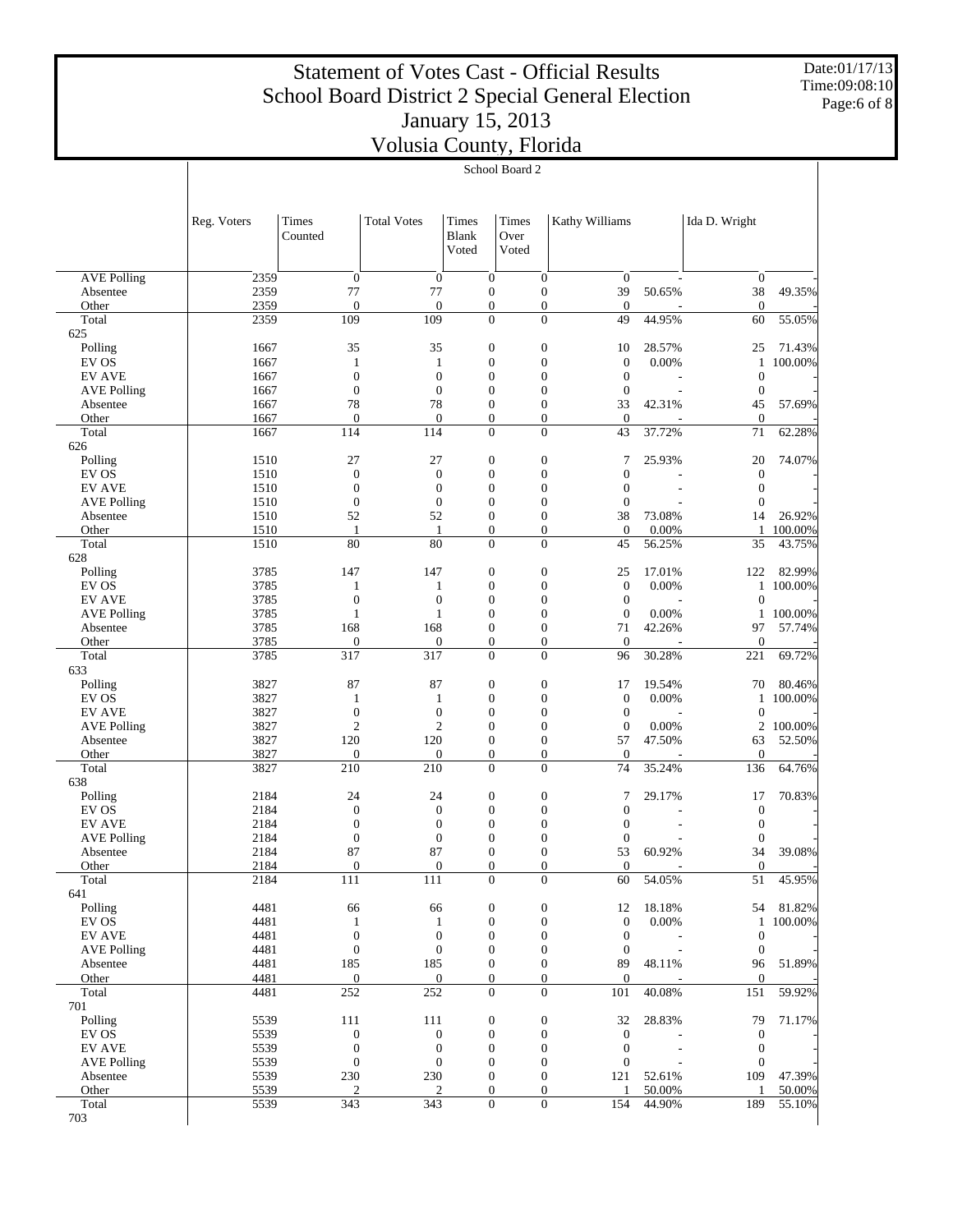Date:01/17/13 Time:09:08:10 Page:7 of 8

|                                     | School Board 2 |                                      |                                      |                                |                                      |                                    |                                      |                  |                                      |                   |
|-------------------------------------|----------------|--------------------------------------|--------------------------------------|--------------------------------|--------------------------------------|------------------------------------|--------------------------------------|------------------|--------------------------------------|-------------------|
|                                     |                |                                      |                                      |                                |                                      |                                    |                                      |                  |                                      |                   |
|                                     | Reg. Voters    | Times<br>Counted                     | <b>Total Votes</b>                   | Times<br><b>Blank</b><br>Voted | Times<br>Over<br>Voted               |                                    | Kathy Williams                       |                  | Ida D. Wright                        |                   |
|                                     | 2488           | 33                                   | 33                                   |                                | $\overline{0}$                       | $\overline{0}$                     | 7                                    | 21.21%           |                                      | 78.79%            |
| Polling<br>EV OS                    | 2488           | 1                                    | 1                                    |                                | $\boldsymbol{0}$                     | $\overline{0}$                     | $\boldsymbol{0}$                     | 0.00%            | 26<br>$\mathbf{1}$                   | 100.00%           |
| <b>EV AVE</b>                       | 2488           | $\overline{0}$                       | $\overline{0}$                       |                                | $\boldsymbol{0}$                     | $\overline{0}$                     | $\mathbf{0}$                         |                  | $\mathbf{0}$                         |                   |
| <b>AVE Polling</b>                  | 2488           | $\overline{0}$                       | $\overline{0}$                       |                                | $\overline{0}$                       | $\overline{0}$                     | $\mathbf{0}$                         |                  | $\mathbf{0}$                         |                   |
| Absentee                            | 2488           | 113                                  | 113                                  |                                | $\boldsymbol{0}$                     | $\overline{0}$                     | 65                                   | 57.52%           | 48                                   | 42.48%            |
| Other                               | 2488           | $\boldsymbol{0}$                     | $\overline{0}$                       |                                | $\boldsymbol{0}$                     | $\overline{0}$                     | $\boldsymbol{0}$                     |                  | $\mathbf{0}$                         |                   |
| Total                               | 2488           | 147                                  | 147                                  |                                | $\mathbf{0}$                         | $\Omega$                           | 72                                   | 48.98%           | 75                                   | 51.02%            |
| 705                                 |                |                                      |                                      |                                |                                      |                                    |                                      |                  |                                      |                   |
| Polling<br>EV OS                    | 1386<br>1386   | 26<br>$\boldsymbol{2}$               | 26<br>$\boldsymbol{2}$               |                                | $\boldsymbol{0}$<br>$\boldsymbol{0}$ | $\overline{0}$<br>$\overline{0}$   | 8<br>1                               | 30.77%<br>50.00% | 18<br>$\mathbf{1}$                   | 69.23%<br>50.00%  |
| <b>EV AVE</b>                       | 1386           | $\overline{0}$                       | $\boldsymbol{0}$                     |                                | $\boldsymbol{0}$                     | $\overline{0}$                     | $\mathbf{0}$                         |                  | $\mathbf{0}$                         |                   |
| <b>AVE Polling</b>                  | 1386           | $\mathbf{0}$                         | $\boldsymbol{0}$                     |                                | $\overline{0}$                       | $\overline{0}$                     | $\mathbf{0}$                         |                  | $\mathbf{0}$                         |                   |
| Absentee                            | 1386           | 27                                   | 27                                   |                                | $\boldsymbol{0}$                     | $\overline{0}$                     | 14                                   | 51.85%           | 13                                   | 48.15%            |
| Other                               | 1386           | $\mathbf{0}$                         | $\overline{0}$                       |                                | $\boldsymbol{0}$                     | $\overline{0}$                     | $\theta$                             |                  | $\mathbf{0}$                         |                   |
| Total                               | 1386           | 55                                   | 55                                   |                                | $\mathbf{0}$                         | $\overline{0}$                     | 23                                   | 41.82%           | 32                                   | 58.18%            |
| 706                                 |                |                                      |                                      |                                |                                      |                                    |                                      |                  |                                      |                   |
| Polling<br>EV OS                    | 3719<br>3719   | 68                                   | 68                                   |                                | $\boldsymbol{0}$<br>$\boldsymbol{0}$ | $\overline{0}$<br>$\overline{0}$   | 27<br>$\boldsymbol{0}$               | 39.71%<br>0.00%  | 41                                   | 60.29%<br>100.00% |
| <b>EV AVE</b>                       | 3719           | $\mathbf{2}$<br>$\overline{0}$       | $\boldsymbol{2}$<br>$\overline{0}$   |                                | $\boldsymbol{0}$                     | $\overline{0}$                     | $\mathbf{0}$                         |                  | $\overline{c}$<br>$\mathbf{0}$       |                   |
| <b>AVE Polling</b>                  | 3719           | $\mathbf{0}$                         | $\overline{0}$                       |                                | $\overline{0}$                       | $\overline{0}$                     | $\mathbf{0}$                         |                  | $\mathbf{0}$                         |                   |
| Absentee                            | 3719           | 188                                  | 188                                  |                                | $\boldsymbol{0}$                     | $\overline{0}$                     | 110                                  | 58.51%           | 78                                   | 41.49%            |
| Other                               | 3719           | $\boldsymbol{0}$                     | $\boldsymbol{0}$                     |                                | $\boldsymbol{0}$                     | $\overline{0}$                     | $\mathbf{0}$                         |                  | $\mathbf{0}$                         |                   |
| Total                               | 3719           | 258                                  | 258                                  |                                | $\boldsymbol{0}$                     | $\overline{0}$                     | 137                                  | 53.10%           | 121                                  | 46.90%            |
| 709                                 |                |                                      |                                      |                                |                                      |                                    |                                      |                  |                                      |                   |
| Polling                             | 3363           | 24                                   | 24                                   |                                | $\boldsymbol{0}$                     | $\overline{0}$                     | 3                                    | 12.50%           | 21                                   | 87.50%            |
| EV OS<br><b>EV AVE</b>              | 3363<br>3363   | $\overline{0}$<br>$\mathbf{0}$       | $\overline{0}$<br>$\overline{0}$     |                                | $\boldsymbol{0}$<br>$\boldsymbol{0}$ | $\overline{0}$<br>$\overline{0}$   | $\boldsymbol{0}$<br>$\mathbf{0}$     |                  | $\mathbf{0}$<br>$\boldsymbol{0}$     |                   |
| <b>AVE Polling</b>                  | 3363           | $\overline{0}$                       | $\overline{0}$                       |                                | $\overline{0}$                       | $\overline{0}$                     | $\mathbf{0}$                         |                  | $\mathbf{0}$                         |                   |
| Absentee                            | 3363           | 110                                  | 110                                  |                                | $\boldsymbol{0}$                     | $\overline{0}$                     | 60                                   | 54.55%           | 50                                   | 45.45%            |
| Other                               | 3363           | $\boldsymbol{0}$                     | $\overline{0}$                       |                                | $\boldsymbol{0}$                     | $\overline{0}$                     | $\mathbf{0}$                         |                  | $\boldsymbol{0}$                     |                   |
| Total                               | 3363           | 134                                  | 134                                  |                                | $\mathbf{0}$                         | $\overline{0}$                     | 63                                   | 47.01%           | 71                                   | 52.99%            |
| 711                                 |                |                                      |                                      |                                |                                      |                                    |                                      |                  |                                      |                   |
| Polling                             | 4089           | 38                                   | 38                                   |                                | $\boldsymbol{0}$                     | $\boldsymbol{0}$                   | 15                                   | 39.47%           | 23                                   | 60.53%            |
| EV OS                               | 4089           | $\overline{0}$<br>$\mathbf{0}$       | $\boldsymbol{0}$<br>$\overline{0}$   |                                | $\boldsymbol{0}$                     | $\overline{0}$<br>$\overline{0}$   | $\boldsymbol{0}$                     |                  | $\boldsymbol{0}$                     |                   |
| <b>EV AVE</b><br><b>AVE Polling</b> | 4089<br>4089   | $\overline{0}$                       | $\overline{0}$                       |                                | $\boldsymbol{0}$<br>$\overline{0}$   | $\overline{0}$                     | $\boldsymbol{0}$<br>$\mathbf{0}$     |                  | $\boldsymbol{0}$<br>$\mathbf{0}$     |                   |
| Absentee                            | 4089           | 167                                  | 167                                  |                                | $\boldsymbol{0}$                     | $\overline{0}$                     | 89                                   | 53.29%           | 78                                   | 46.71%            |
| Other                               | 4089           | $\boldsymbol{0}$                     | $\overline{0}$                       |                                | $\boldsymbol{0}$                     | $\overline{0}$                     | $\mathbf{0}$                         |                  | $\mathbf{0}$                         |                   |
| Total                               | 4089           | 205                                  | 205                                  |                                | $\mathbf{0}$                         | $\overline{0}$                     | 104                                  | 50.73%           | 101                                  | 49.27%            |
| 712                                 |                |                                      |                                      |                                |                                      |                                    |                                      |                  |                                      |                   |
| Polling                             | 2056           | 9                                    | 9                                    |                                | $\boldsymbol{0}$                     | $\boldsymbol{0}$                   | $\boldsymbol{0}$                     | 0.00%            |                                      | 9 100.00%         |
| EV OS<br>EV AVE                     | 2056           | $\theta$                             | $\Omega$                             |                                | $\overline{0}$                       | $\Omega$                           | $\boldsymbol{0}$                     |                  | $\boldsymbol{0}$                     |                   |
| <b>AVE Polling</b>                  | 2056<br>2056   | $\boldsymbol{0}$<br>$\mathbf{0}$     | $\boldsymbol{0}$<br>$\boldsymbol{0}$ |                                | $\boldsymbol{0}$<br>$\boldsymbol{0}$ | $\boldsymbol{0}$<br>$\overline{0}$ | $\boldsymbol{0}$<br>$\mathbf{0}$     |                  | $\boldsymbol{0}$<br>$\boldsymbol{0}$ |                   |
| Absentee                            | 2056           | 69                                   | 68                                   |                                | $\mathbf{1}$                         | $\overline{0}$                     | 38                                   | 55.88%           | 30                                   | 44.12%            |
| Other                               | 2056           | $\boldsymbol{0}$                     | $\boldsymbol{0}$                     |                                | $\boldsymbol{0}$                     | $\boldsymbol{0}$                   | $\boldsymbol{0}$                     |                  | $\mathbf{0}$                         |                   |
| Total                               | 2056           | 78                                   | $\overline{77}$                      |                                | $\mathbf{1}$                         | $\Omega$                           | 38                                   | 49.35%           | 39                                   | 50.65%            |
| 714                                 |                |                                      |                                      |                                |                                      |                                    |                                      |                  |                                      |                   |
| Polling                             | 3378           | 32                                   | 32                                   |                                | $\boldsymbol{0}$                     | $\boldsymbol{0}$                   | 6                                    | 18.75%           | 26                                   | 81.25%            |
| EV OS<br><b>EV AVE</b>              | 3378           | $\boldsymbol{0}$<br>$\boldsymbol{0}$ | $\boldsymbol{0}$<br>$\boldsymbol{0}$ |                                | $\boldsymbol{0}$<br>$\boldsymbol{0}$ | $\overline{0}$<br>$\overline{0}$   | $\boldsymbol{0}$<br>$\mathbf{0}$     |                  | $\boldsymbol{0}$<br>$\boldsymbol{0}$ |                   |
| <b>AVE Polling</b>                  | 3378<br>3378   | $\boldsymbol{0}$                     | $\boldsymbol{0}$                     |                                | $\overline{0}$                       | $\overline{0}$                     | $\mathbf{0}$                         |                  | $\mathbf{0}$                         |                   |
| Absentee                            | 3378           | 113                                  | 113                                  |                                | $\mathbf{0}$                         | $\overline{0}$                     | 61                                   | 53.98%           | 52                                   | 46.02%            |
| Other                               | 3378           | $\boldsymbol{0}$                     | $\boldsymbol{0}$                     |                                | $\mathbf{0}$                         | $\boldsymbol{0}$                   | $\mathbf{0}$                         |                  | $\mathbf{0}$                         |                   |
| Total                               | 3378           | 145                                  | 145                                  |                                | $\overline{0}$                       | $\Omega$                           | 67                                   | 46.21%           | $78\,$                               | 53.79%            |
| 717                                 |                |                                      |                                      |                                |                                      |                                    |                                      |                  |                                      |                   |
| Polling                             | 1693           | 21                                   | 21                                   |                                | $\boldsymbol{0}$                     | $\boldsymbol{0}$                   | 7                                    | 33.33%           | 14                                   | 66.67%            |
| EV OS<br><b>EV AVE</b>              | 1693<br>1693   | $\boldsymbol{0}$<br>$\boldsymbol{0}$ | $\boldsymbol{0}$<br>$\boldsymbol{0}$ |                                | $\boldsymbol{0}$<br>$\boldsymbol{0}$ | $\overline{0}$<br>$\boldsymbol{0}$ | $\boldsymbol{0}$                     |                  | $\boldsymbol{0}$                     |                   |
| <b>AVE Polling</b>                  | 1693           | $\boldsymbol{0}$                     | 0                                    |                                | $\boldsymbol{0}$                     | 0                                  | $\boldsymbol{0}$<br>$\boldsymbol{0}$ |                  | $\boldsymbol{0}$<br>$\boldsymbol{0}$ |                   |
| Absentee                            | 1693           | 53                                   | 53                                   |                                | $\boldsymbol{0}$                     | $\boldsymbol{0}$                   | 35                                   | 66.04%           | 18                                   | 33.96%            |